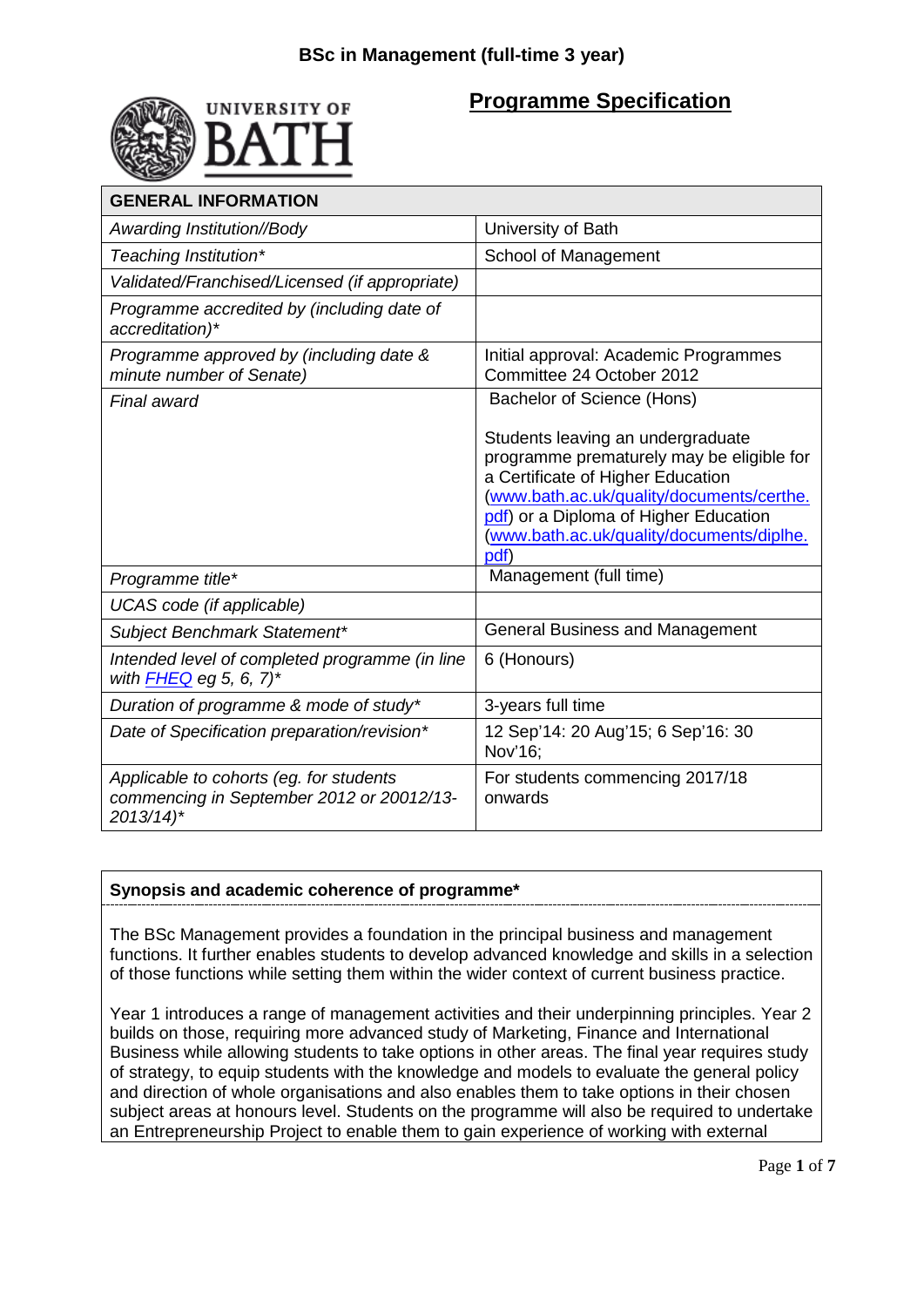clients in self-managed teams to apply the knowledge gained in elsewhere on the programme.

#### **Educational aims of the programme\***

The general ethos of the programme fits with the wider aims of School programmes by encouraging students to link advanced academic study of management disciplines with the practical application of theory.

The aims of the programme are to provide students with:

- a firm understanding of the major areas of business practice to support a coherent understanding of the way in which concepts and models of management theory may be applied;
- an ability to analyse and evaluate business and management problems so that they can reach considered and appropriate conclusions, and can competently communicate the reasoning behind these conclusions;
- an opportunity to attain their full academic potential, within an environment which is constructively critical and where current research of staff members informs their teaching;
- a flexible educational framework that enables students to choose among a range of advanced courses, set in the context of multidisciplinary study where intellectual rigour and analytical skills are rewarded;
- practical experience in the application of knowledge gained at University, develop personal and business skills through project and assessment activities
- opportunities to develop team leadership, presentational, time management and communication skills;
- self-development and assessment competencies necessary for the development of life-long learning.

The programme is designed to prepare students for managerial and administrative careers in industry, commerce and public administration and for professional training in such fields as finance, marketing, consulting, human resource management, and organisational development. Additionally, the transferable skills that the programme develops will support students in progressing to a wide variety of graduate career paths.

**Intended learning outcomes \*** (including teaching, learning and assessment methods, specifying those applicable for interim awards where appropriate)

Units will be studied through a mixture of lectures and tutorials, as specified in the unit templates. Assessment, similarly specified, will be through a variety of forms: individual assignments; group assignments'; presentations; exercises; in-class tests, and closed- and open-book examinations.

| Knowledge & Understanding: | By the end of the degree, students will be able to<br>display: |                                                                                                                                                                                                     |
|----------------------------|----------------------------------------------------------------|-----------------------------------------------------------------------------------------------------------------------------------------------------------------------------------------------------|
|                            |                                                                | a sound understanding of theories of business and<br>management and be able to appraise models and<br>evidence critically.                                                                          |
|                            |                                                                | a sound understanding of the external environment<br>(economic, legal, social, political) in which<br>organisations operate, and the relationships between<br>organisations and their stakeholders. |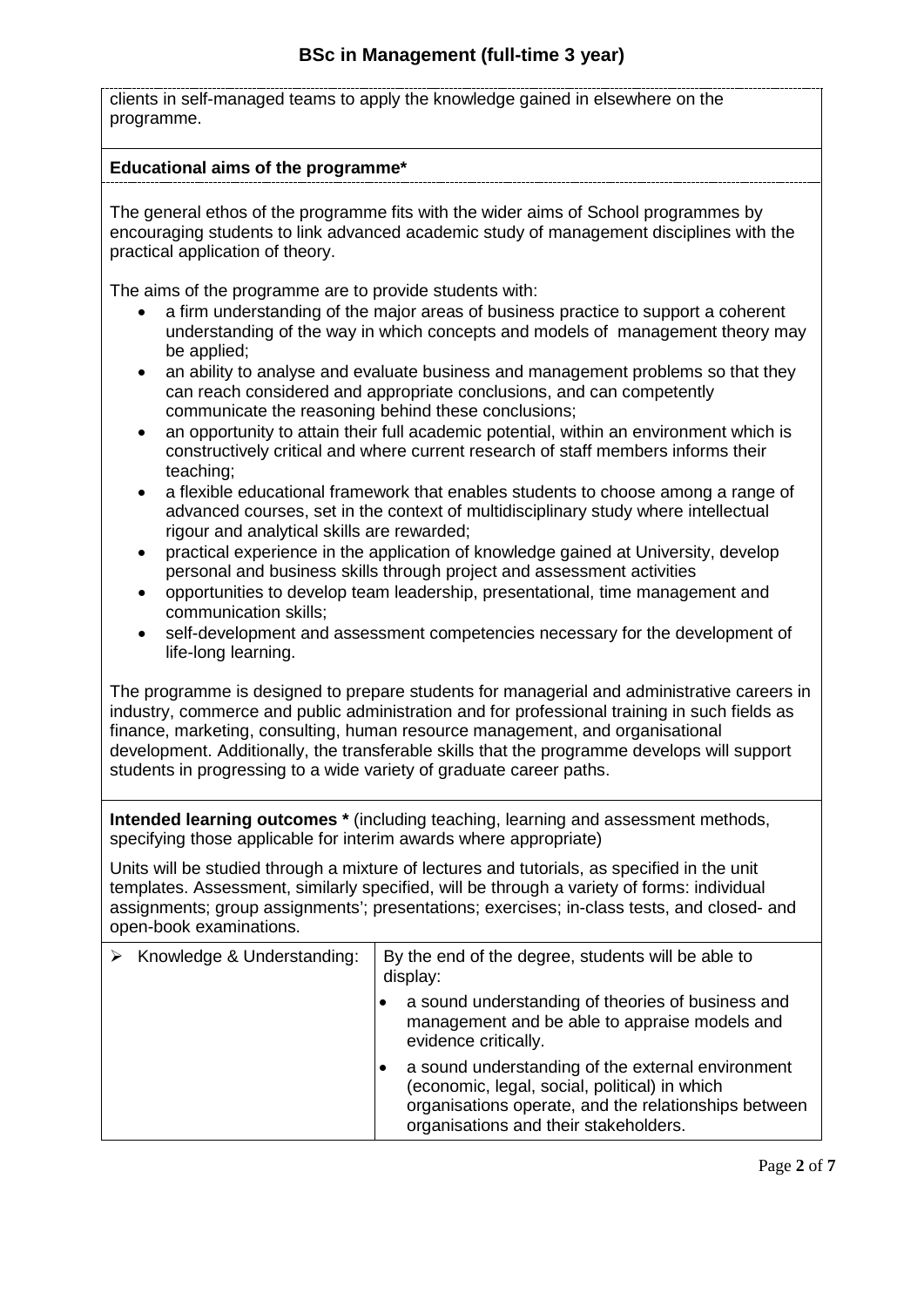|                                       | an awareness of the implications of changes in<br>٠                                                                                                                                                                                                                                                                   |
|---------------------------------------|-----------------------------------------------------------------------------------------------------------------------------------------------------------------------------------------------------------------------------------------------------------------------------------------------------------------------|
|                                       | business and management practice for the strategic<br>development of organisations.                                                                                                                                                                                                                                   |
| <b>Intellectual Skills:</b>           | Graduates of the programme will have demonstrated an<br>ability to:                                                                                                                                                                                                                                                   |
|                                       | evaluate and interpret new information, and engage<br>in problem solving, thereby demonstrating a capacity<br>to think clearly and logically about a range of<br>contemporary business issues.<br>apply models and concepts for strategic decision-<br>making in the complex environment of contemporary<br>business. |
|                                       | exercise independent judgement and construct a<br>reasoned argument accompanied by evidence in<br>support of conclusions.                                                                                                                                                                                             |
| <b>Professional Practical Skills:</b> | Graduates of the programme will be able to:.                                                                                                                                                                                                                                                                          |
|                                       | understand the structure of employing organisations<br>and be capable of investigating and assessing career<br>options prior to graduation.                                                                                                                                                                           |
|                                       | use their studies to inform their career choices and to<br>$\bullet$<br>put to use immediately in employment the skills they<br>have developed.                                                                                                                                                                       |
|                                       | work in managerial or professional capacities in the<br>٠<br>private, public or voluntary sectors, or proceed to<br>postgraduate programmes in business administration<br>or related disciplines.                                                                                                                     |
|                                       | demonstrate consistent and effective analytical skills<br>٠<br>that will be useful in their careers                                                                                                                                                                                                                   |
|                                       | contribute to management decision-making in a<br>٠<br>range of functional areas.                                                                                                                                                                                                                                      |
|                                       | be able to develop their own careers through applying<br>the skills they have gained in real world situations<br>and adapting to future changes in the wider context<br>of business and society.                                                                                                                      |
| Transferable/Key Skills:<br>➤         | Graduates of the programme will be able to:                                                                                                                                                                                                                                                                           |
|                                       | demonstrate consistent and effective written and oral<br>communications skills, both individually and in a<br>group environment.                                                                                                                                                                                      |
|                                       | communicate information effectively to audiences of<br>٠<br>different kinds.                                                                                                                                                                                                                                          |
|                                       | analyse quantitative data and apply statistical<br>$\bullet$<br>techniques appropriately.                                                                                                                                                                                                                             |
|                                       | plan, organise and prioritise their time effectively.<br>٠                                                                                                                                                                                                                                                            |
|                                       | work effectively in teams.                                                                                                                                                                                                                                                                                            |
|                                       | appreciate their own strengths and weaknesses as<br>learners and plan their future educational<br>development.                                                                                                                                                                                                        |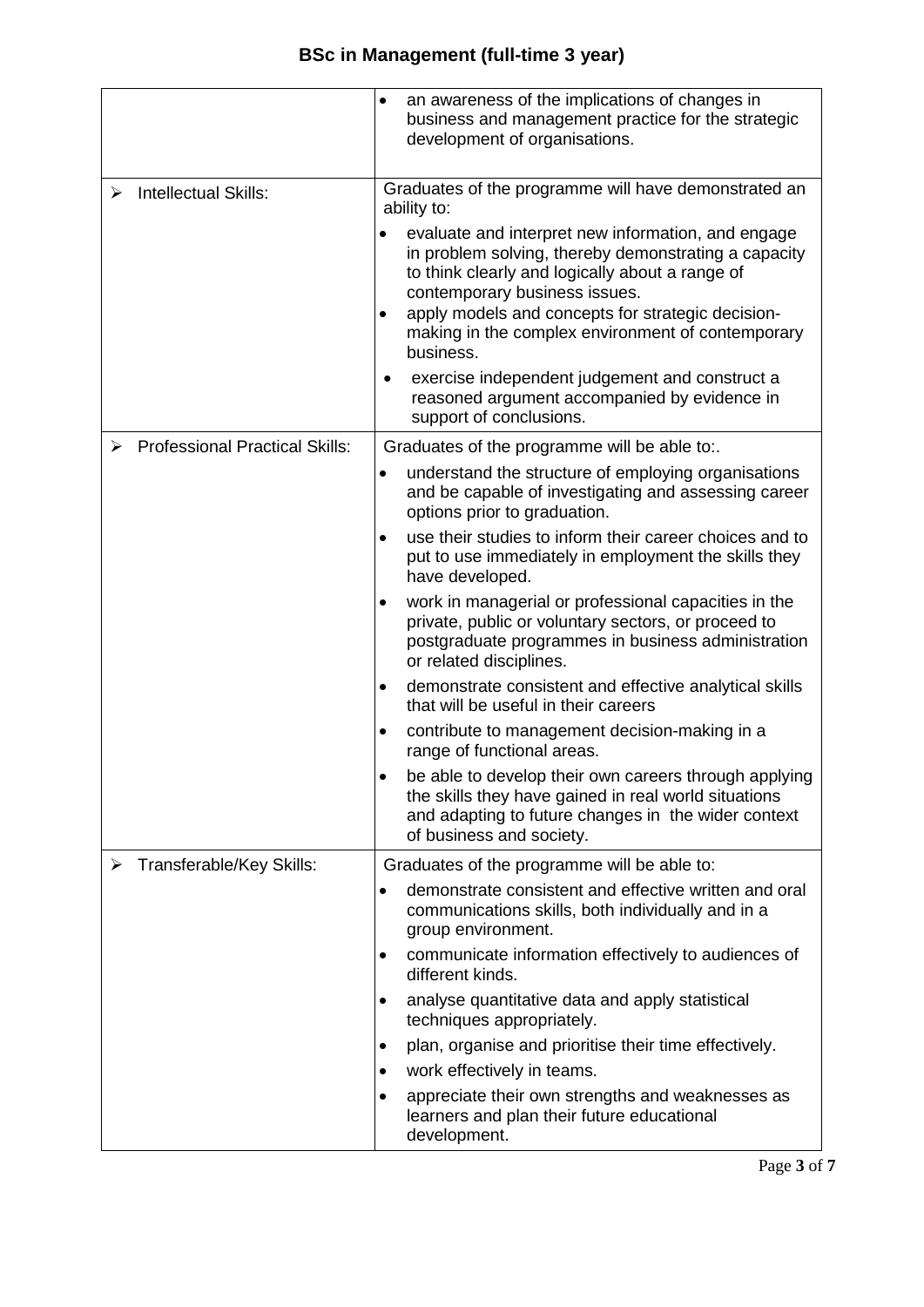|  | use information technology effectively in the context<br>of analysing business problems. |  |
|--|------------------------------------------------------------------------------------------|--|
|  |                                                                                          |  |

**Structure and content of the programme** (including potential stopping off points)

See Appendix 1

**Details of work placements / work-based learning / industrial training / study abroad requirements**

There is no placement on the programme.

**Details of support available to students** (e.g. induction programmes, programme information, resources)

1. An induction programme for students at the start of the first year is organised by the School of Management. This complements a more general induction programme offered by the University. New students are issued with the Programme Handbook. This contains information about academic and pastoral matters: the degree structure and also the Unit Catalogue for the 1st year (the whole unit catalogue can be consulted at any time on the University's web pages); standard information about student support services produced by the University and general advice about the personnel and resources available in the School of Management. They receive the current Guide to Student Support Services. They are introduced to their first-year subjects and teachers and given advice on studying and skills development.

2. Where there are changes to the programme, e.g. in the availability of optional units, the Director of Studies updates those students on the changes.

3. Each student is assigned a personal tutor, normally for the whole of their programme. The tutor's task is to advise tutees on any aspect of the programme, including on choices arising and how to approach their studies. They review individual progress with their tutees on a regular basis, helping students to identify areas of strength and weakness and to devise appropriate strategies to remedy them, advising them to seek further assistance where necessary. They advise tutees on non-academic matters to the best of their ability, drawing attention to more specialised support services on campus where appropriate. They also act as referees for their tutees when asked to do so.

4. All teaching staff are available to see students in regular office hours or by appointment; students are always encouraged to seek advice from academic staff.

5. The Student Experience Officer is also a member of staff who is available for students to consult about academic requirements. Students are encouraged to make use of the Student Experience Officer's knowledge in identifying areas of academic weakness and the resources that are available in the University for support.

6. The School of Management has its own IT resources in addition to computer resources provided through Bath University Computer Services (BUCS).

The School's policy is to integrate its support services with those provided centrally by the University. These services provide information, advice and support relating to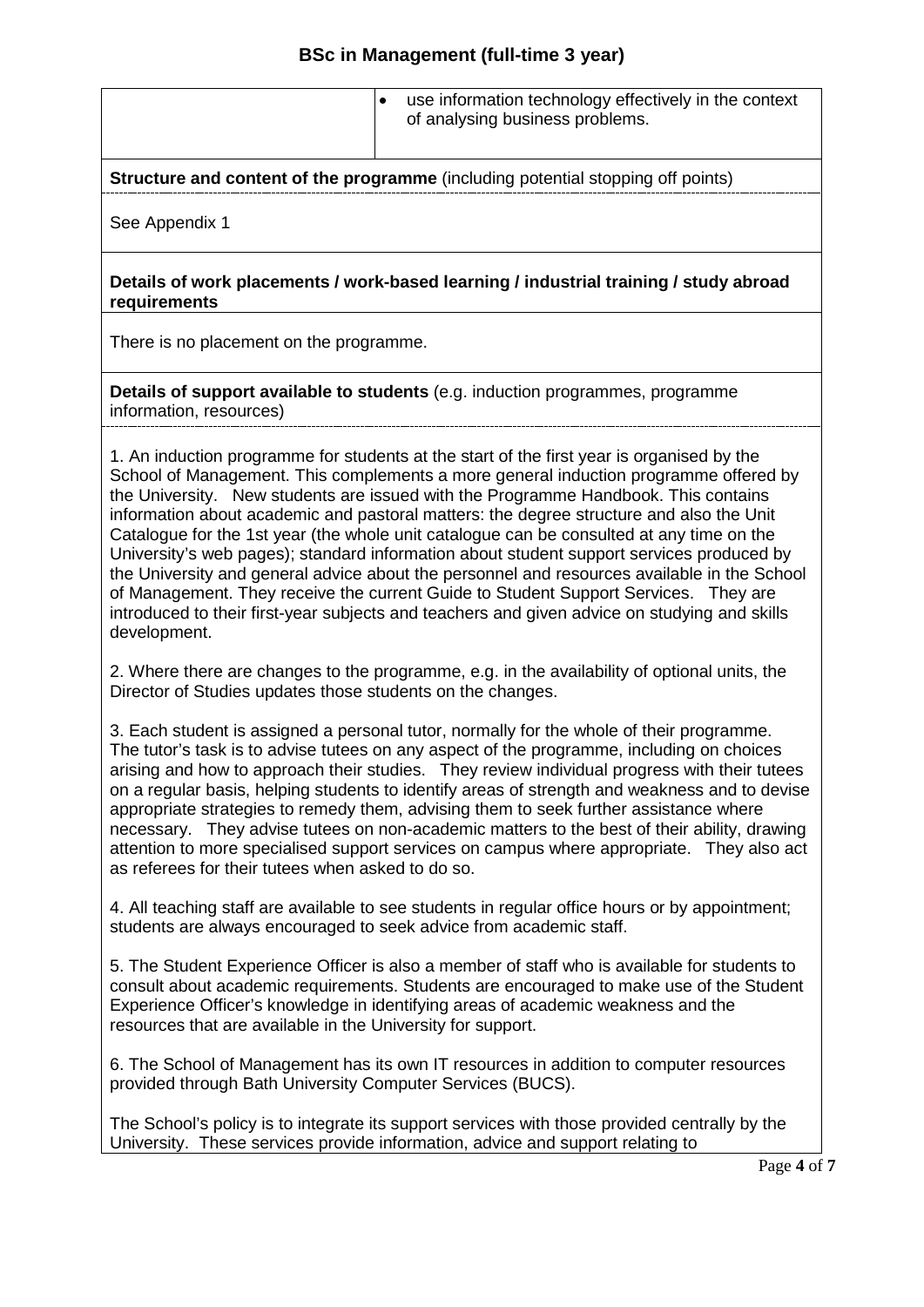accommodation, emotional difficulties, assessment of needs and provision of support relating to disability, student funding, general welfare, academic problems, student discipline and complaints, careers, international students, spiritual matters, part time work, security and personal safety. The Students' Union can also provide advocacy for students. More information about these services can be accessed via:

http://www.bath.ac.uk/students/support/. There are also Medical and Dental Centres, and a Chaplaincy on campus that are very experienced in meeting the needs of a student population, and a University nursery and vacation play scheme to provide childcare for older children during the school holidays.

Students are encouraged to stay in University halls of residence during their first year and will be supported in their transition into University life and study by Resident Tutors. These are postgraduate students or staff who live in the halls of residence and are responsible for the general welfare, health and safety and discipline of student residents.

## **Admissions criteria** (including arrangements for APL/APEL)

The standard criteria are:

**GCSE** 

Essential- English and Mathematics grade B or 6 (or equivalent) Preference for grade A or 7 (or above)

and

## A Levels

## **Typical Offer**: AAA/A\*AB at A2 Level

**Alternate Offer**: AAB with specified grades per subject plus one of the following:

- o Grade A in an EPQ
- o Grade B in the Welsh Bacc Advanced Skills Challenge Certificate
- o Grade M1 in Cambridge Pre-U Global Perspectives

Information on preferred subjects and subject combination can be found here: [http://www.bath.ac.uk/study/ug/prospectus/subject/business-administration/entry](http://www.bath.ac.uk/study/ug/prospectus/subject/business-administration/entry-requirements/)[requirements/](http://www.bath.ac.uk/study/ug/prospectus/subject/business-administration/entry-requirements/)

#### or

International Baccalaureate - 36 points including 6, 6, 6 or 7, 6, 5 in three Higher Level subjects

or

# German Abitur 1.8 with 13/15 English and 12/15 Mathematics

or

Alternative or international qualifications, and non-academic criterial detailed here: [http://www.bath.ac.uk/study/ug/prospectus/subject/business-administration/entry](http://www.bath.ac.uk/study/ug/prospectus/subject/business-administration/entry-requirements/)[requirements/](http://www.bath.ac.uk/study/ug/prospectus/subject/business-administration/entry-requirements/)

For non-native speakers of English a minimum grade of 7.0 on IELTS is required with all components at 7 or more.

Decisions on APL are to be taken on a case-by-case basis by the team concerned with managing the programme. Students applying for APL will be required to submit a portfolio of evidence of the achievement of relevant learning outcomes, as specified in QA45 from the University's Quality Assurance Manual.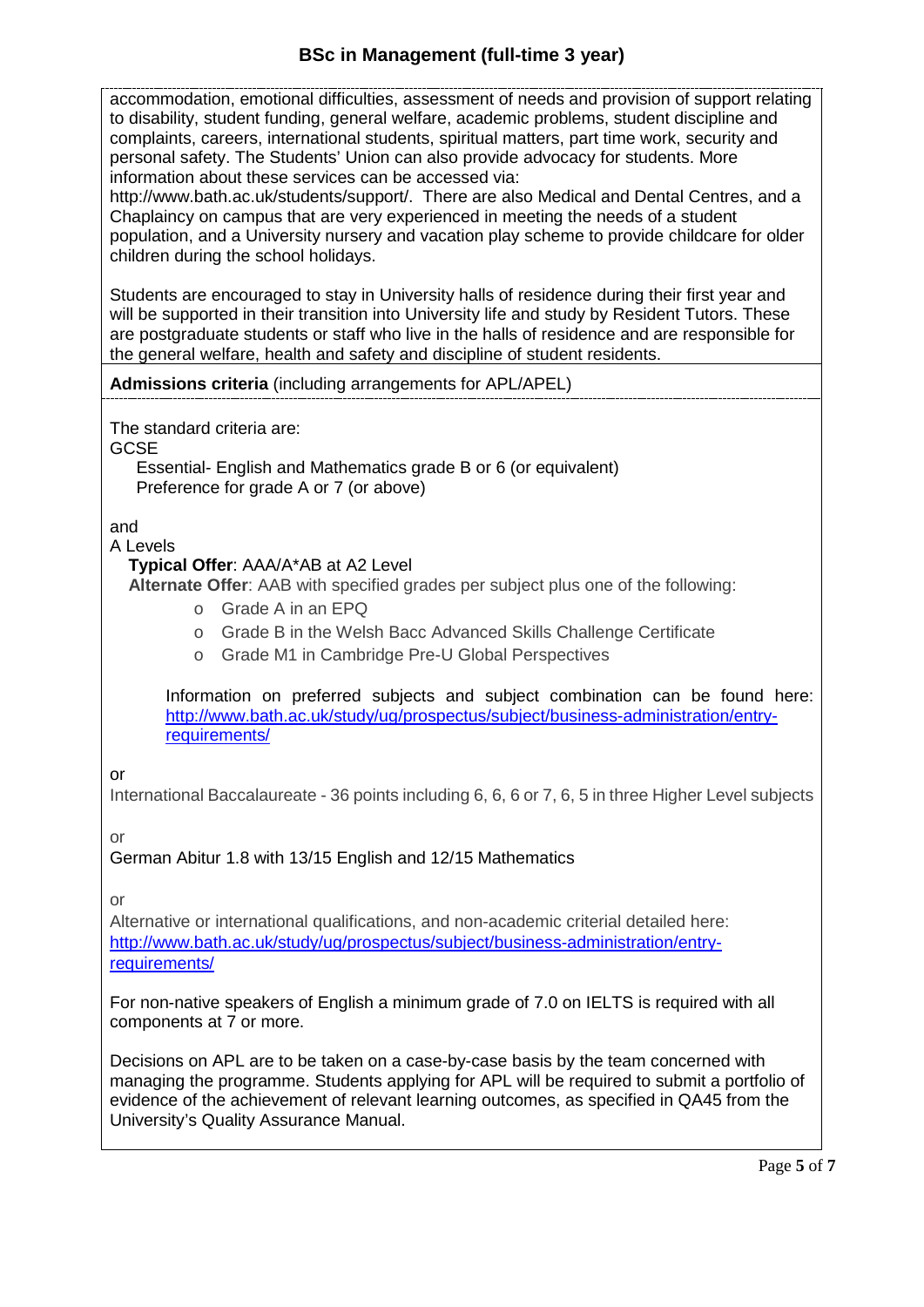APEL may be available to candidates with professional experience. The same process of producing a portfolio of evidence of the achievement of learning outcomes will be required as for APL.

*Transfer at advanced stage to year 3 of the BSc in Management (3-year) programme* Students who have successfully completed the second year of the following programmes are eligible to be considered for transfer to the third year of the BSc in Management (3-year) programme:

- BSc in Management (with placement 4 year) [UMMN-AKB04]
- BSc in International Management [UMMN-AYB06]
- BSc in Management with Marketing [UMMN-AKB05]

#### **Summary of assessment and progression regulations**

The programme is fully compliant with the University's New Framework for Assessment: Assessment Regulations (NFAAR). The NFAAR describes the rules for progression from one stage of the programme to the next (including supplementary assessment, and the extent of failure that can be condoned) as well as for the award of degrees. Students taking the programme will be assessed according to these rules; further information about the NFAAR is available at http://www.bath.ac.uk/registry/nfa/index.htm - Table 1 attached to the end of this specification indicates which sections of the web-page should be consulted for each stage of the programme.

Table 2, also attached to the end of this specification, describes how the programme is structured in terms of the NFAAR – including stages. Information about Designated Essential Units (DEUs) and Designated Alternative Programmes (DAPs), and the definitions for parts and stages of programmes, are also available in the NFAAR (see Appendix 2: Definitions).

#### **Indicators of quality and standards** (e.g. professional accreditation)

*(For more general information on each part of the framework, click on the link)*

To assure continuing excellence in its quality and standards, the University of Bath has a quality management framework including:

- 1. A [Quality Assurance Code of Practice](http://www.bath.ac.uk/quality/cop/statements.html) and associated regulations and policies
- 2. A learning, teaching and quality committee structure which monitors quality and standards and instigates action for enhancement. For further information: **[Governance](http://www.bath.ac.uk/quality/documents/QA3-PS-Guid-QS-Gov.docx)** [Review and Monitoring](http://www.bath.ac.uk/quality/documents/QA3-PS-Guid-QS-RevMon.docx)
- 3. [Staff development arrangements](http://www.bath.ac.uk/quality/documents/QA3-PS-Guid-QS-ASD.docx) that assist staff in enhancing their own performance as educators, as researchers or as professional support services staff.

[Students](http://www.bath.ac.uk/quality/documents/QA3-PS-Guid-QS-StuVoice.docx) are involved in many of these processes. The emphasis here is upon the *informed* student voice - engaging with students as academic citizens to ensure they have opportunities to take an active part in shaping their own learning.

A more detailed overview of the University's [Quality Management Framework](http://www.bath.ac.uk/quality/documents/approach-to-quality-management.pdf) is set out in a summary document.